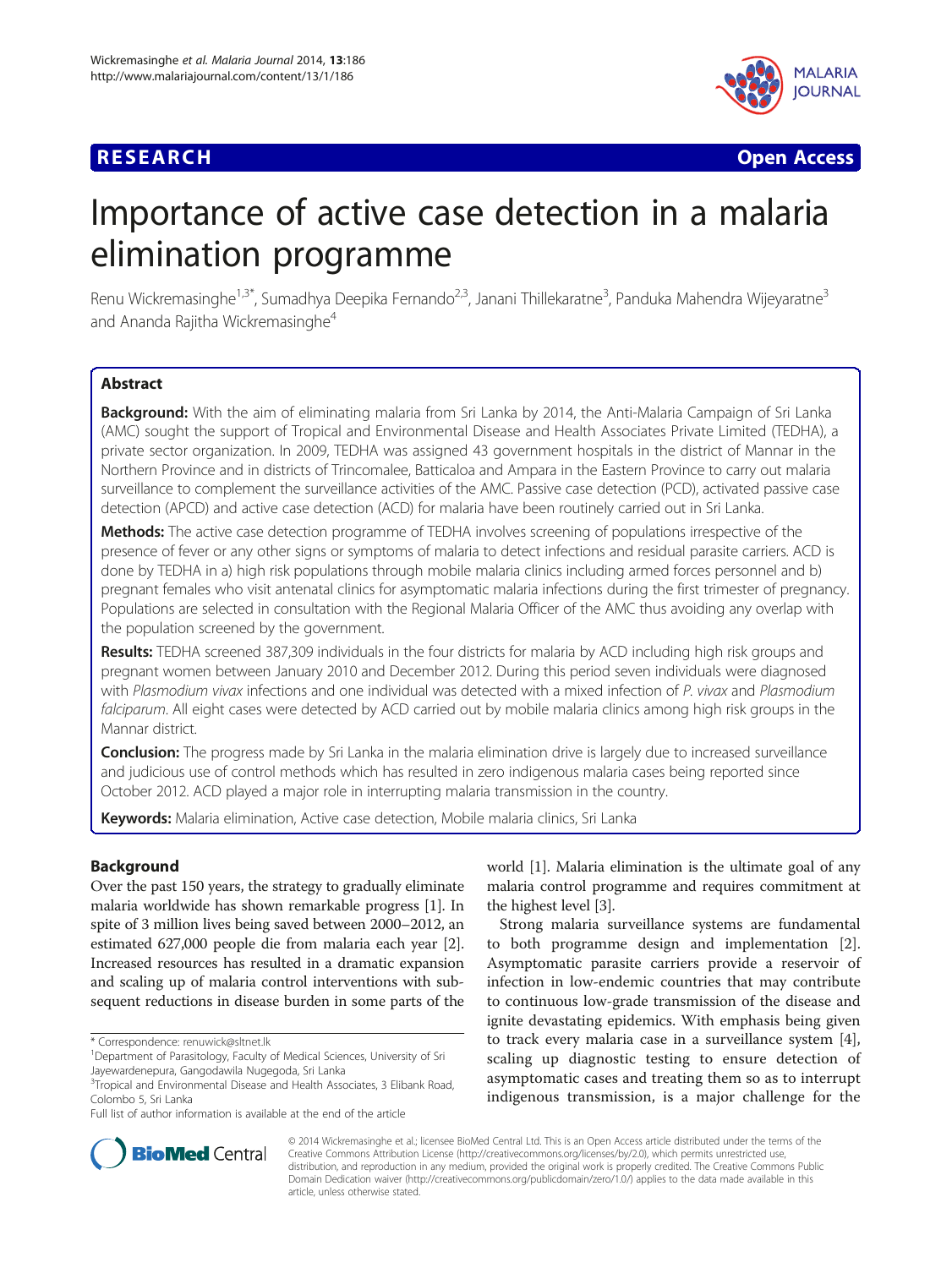successful implementation of a malaria elimination programme in any malaria-endemic country.

Following the devastating malaria epidemic which occurred in Sri Lanka in 1934-35 [\[5](#page-5-0)], the country was successful in bringing down the number of cases to 17 in 1963. However, due to the early withdrawal of control measures such as indoor residual spraying as per the strategy adopted in the consolidation phase of the malaria eradication programme at that time, poor surveillance and withdrawal of funding for malaria control as malaria was not considered a priority due to the decreased disease burden, a major epidemic was recorded in 1967–1969 [[6](#page-5-0)]. The most recent epidemic occurred in 1986/87 with 56 reported cases per 1,000 persons in malaria-endemic areas. During the 1990s, 70% of the reported cases were from Northern and Eastern Provinces of Sri Lanka [\[7](#page-5-0)]. The number of reported cases and deaths declined more than ten-fold since 1999 and in 2008, during which 196 confirmed cases of malaria were reported. In 2012, 24 indigenous and 70 imported malaria cases were reported and no case of indigenous malaria has been reported since October 2012 [\[8](#page-5-0)-[10\]](#page-5-0). The end of the civil conflict in 2009 and implementation of intense malaria control activities in the Northern and Eastern Provinces and the neighbouring districts by the Anti Malaria Campaign (AMC), together with close monitoring and evaluation of interventions, may have contributed to this reduction and absence of cases.

Sri Lanka embarked on a malaria elimination programme in 2009 with the aim of eliminating Plasmodium falciparum by end 2012, and Plasmodium vivax by end 2014 [[9](#page-5-0)]. Tropical and Environmental Disease and Health Associates Private Limited (TEDHA) is one of the three principal recipients of the Round 8 Global Fund to fight against AIDS, Tuberculosis and Malaria grant to assist the AMC in surveillance. TEDHA established malaria diagnostic laboratories in 43 government hospitals in the Northern and Eastern provinces which bore the brunt of the civil war, as requested by the AMC, to carry out parasitological surveillance to supplement the services carried out by the AMC. APCD, PCD and ACD have been used in Sri Lanka. APCD where all fever cases were tested for malaria was the mainstay of disease surveillance. With the reduction of the disease burden, doctors were reluctant to refer all fever cases for malaria testing and most of the time only suspected cases were referred for malaria testing making the system more PCD than APCD [[11](#page-5-0)]. ACD has been used whenever outbreaks have occurred where mobile teams visited the areas and conducted surveys irrespective of whether persons had a history of fever or any symptoms suggestive of malaria.

All three surveillance techniques (PCD, APCD and ACD) are carried out by TEDHA by trained persons. This manuscript describes the importance of ACD in the malaria elimination efforts of Sri Lanka to interrupt malaria transmission.

## **Methods**

TEDHA screened populations using APCD, PCD and ACD. ACD was carried out through mobile malaria clinics (MMCs) including pregnant women visiting antenatal clinics, and populations resident in close proximity to hospital surveillance sites by home visits.

A mobile malaria clinic (MMC) involves screening a pre-identified population for malaria parasites through active case detection. TEDHA conducted mobile malaria clinics using a trained team comprising a Parasitological Surveillance Officer (PSO) or a Fever Surveillance Officer (FSO), one or more Parasitological Surveillance Assistants (PSAs) and one or more Fever Surveillance Assistants (FSAs) depending on the number of people expected at a MMC, a MMC aide and a driver. FSOs and FSAs assist in the preparation of blood smears and the PSO's and PSA's stain and microscopically examine blood smears. A minimum of 50 persons were screened during a mobile clinic. MMCs were carried out among high risk groups. High risk groups were defined as 1) persons resident in traditionally malarious areas based on previous data where there is a high risk of malaria transmission, 2) population groups engaged in high risk behaviours such as the armed forces, chena cultivators involved in seasonal slash and burn cultivation, gem miners, etc. 3) displaced and migratory populations, 4) newly settled areas under the purview of development projects and re-settled populations following the end of the civil conflict terrorist war, 5) populations in which malaria cases have been detected, and 6) populations resident in inaccessible or remote areas with no access to malaria microscopy facilities.

Based on the above criteria, populations for MMCs were selected in consultation with the Regional Malaria Officer of the Anti-Malaria Campaign. Identified locations were visited by the Community Mobilisation Officer of TEDHA and the local head of the area, usually the Grama Niladhari Officer (GN officer), the government official in charge of the smallest administrative unit of the country, was apprised of the proposed activity. Having obtained the consent of the GN officer, the community was informed of the MMC through community leaders and arrangements were made to conduct the MMC at a suitable location, usually a school, a community centre, military units or a place of religious worship. On the assigned dates, clinics were commenced at 8:00 hrs by the MMC team.

In addition, TEDHA screened pregnant women visiting ante-natal clinics conducted in the areas for the first time in their current pregnancy for malaria. These women were not screened again during the pregnancy except if they were suspected of having malaria. TEDHA also conducted ACD in residents close to TEDHA assigned hospital sites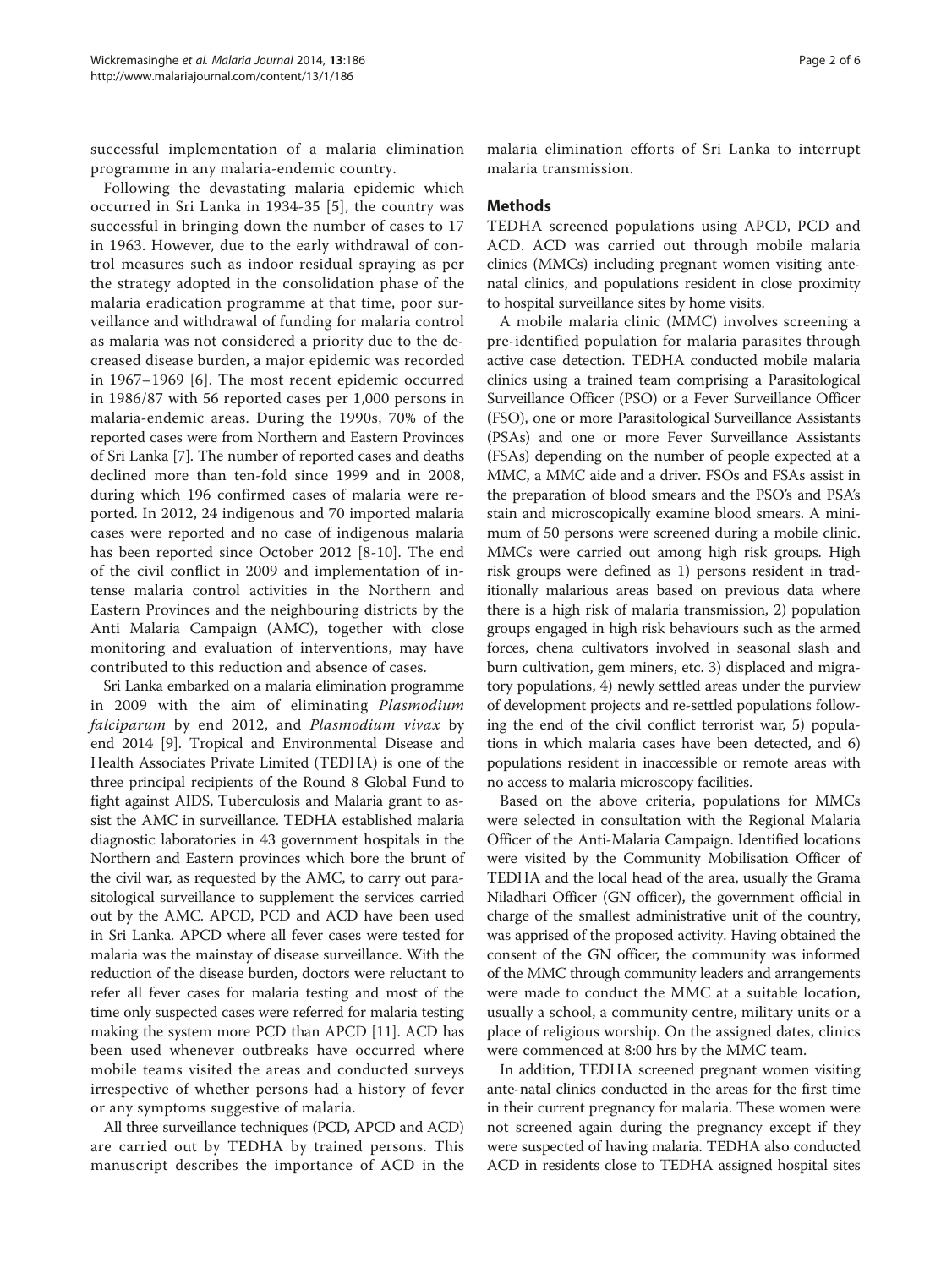by visiting households after giving prior notice of the visit. This type of surveillance are referred as 'hospital village clinic' (HVC) surveillance visits.

A finger prick blood sample was obtained from all individuals who participated in the ACD programme under sterile conditions using disposable equipment. Thick and thin blood smears were prepared, stained with Giemsa and examined under the microscope on site. One hundred fields of a thick smear were screened prior to reporting. If the thick smear was positive, 200 fields of a thin smear were screened for species identification. A report of the result was issued to all participants prior to the departure of the team. Whenever the number of blood smears taken could not be examined on site, they were taken to the TEDHA District Office and examined; reports of the blood smears were delivered to the participants the next day. Ten percent of randomly selected negative slides from each MMC and all positive slides were cross-checked by external quality control experts comprising senior Laboratory Technicians with over 10 years experience in malaria diagnosis from the Anti-Malaria Campaign and Departments of Parasitology of Medical Faculties.

Positive cases based on blood smear examination were referred to the closest government hospital for treatment. All vivax cases were treated with a course of chloroquine 25 mg/kg over a period of three days (10 mg/kg body weight on days 1 and 2, and 5 mg/kg body weight on day 3) and primaquine 0.25 mg/kg body weight for 14 days; all falciparum cases and mixed infections were treated in hospital with a fixed dose oral combination tablets of artemether (20 mg) and lumefantrine (120 mg) (Coartem<sup>®</sup>) based on body weight in six doses over a period of three days. For patients with a body weight of 35 kg, an initial dose of three tablets was administered, followed by three tablets after eight hours and three tablets twice daily (morning and evening) for the following two days (total course of 18 tablets). For persons <35 kg, an appropriate fixed dose was administered [[12\]](#page-5-0). In addition to Coartem© 0.75 mg/kg primaquine was given as a single dose on day 3 or prior to discharge from hospital [\[12\]](#page-5-0). All positive cases were notified to the Anti-Malaria Campaign and were followed up for 28 days as per WHO guidelines for clinical and parasitological response to treatment. As private pharmacies are reluctant to store antimalrial drugs as they move slowly and as government institutions are well stocked with antimalarials which are provided free of charge, it is unlikely that people will have access to antimalarials. As most of the population is literate and as most persons seek advice on health care especially as it is provided free of charge in government institutions, self-medication is very unlikely.

## Results

TEDHA screened 387,309 individuals for malaria by ACD from January 2010 to December 2012 in the 4 districts. Table 1 gives the breakdown of the distribution of the population screened by ACD by age and sex. Figure [1](#page-3-0) gives the distribution of the population screened by ACD and GN division.

Since the commencement of surveillance operations in the four districts in February 2010, TEDHA detected nine malaria infections upto December 2012. Eight individuals were detected with Plasmodium vivax infections and one individual had a mixed infection of P. vivax and P. falciparum. Of the nine infections detected, eight were detected by ACD at MMCs and home visits conducted in the Mannar district without any symptoms (Figure [1](#page-3-0)). Of those detected by ACD, three were army personnel from the Vellankulum army camp; four were civilians from Sinnavalayankaddu, a re-settled village in the Mannar district and one was a civilian from Errukalampiddy (Table [2](#page-4-0)). Of the civilians from the re-settled village two

Table 1 Population screened by active case detection (February 2010 to December 2012)

| <b>District</b>    | Male N $(%)$   | Female N (%)   | Total N (%)   |  |
|--------------------|----------------|----------------|---------------|--|
| Ampara             |                |                |               |  |
| <6 years           | 5,546 (52.5)   | 5,020 (47.5)   | 10,566 (100)  |  |
| 6-15 years         | 28,132 (51.9)  | 24,045 (48.1)  | 54,177 (100)  |  |
| >15 years          | 38,876 (40.2)  | 57,719 (59.8)  | 96,595 (100)  |  |
| Total              | 72,554 (45.0)  | 88,784 (55.0)  | 161,338 (100) |  |
| Batticaloa         |                |                |               |  |
| <6 years           | 1,810 (51.6)   | 1,700 (48.4)   | 3,510 (100)   |  |
| 6-15 years         | 13,612 (53.2)  | 11,991 (46.8)  | 25,603 (100)  |  |
| >15 years          | 21,737 (50.2)  | 21,522 (49.8)  | 43,259 (100)  |  |
| Total              | 37,159 (51.3)  | 35,213 (48.7)  | 72,372 (100)  |  |
| Mannar             |                |                |               |  |
| <6 years           | 491 (48.9)     | 513 (51.5)     | 1,004 (100)   |  |
| 6-15 years         | 9,376 (50.5)   | 9,198 (49.5)   | 18,574 (100)  |  |
| >15 years          | 14,492 (73.5)  | 5,220 (26.5)   | 19,712 (100)  |  |
| Total              | 24,359 (62)    | 14,931 (38)    | 39,290 (100)  |  |
| Trincomalee        |                |                |               |  |
| <6 years           | 3,798 (51.8)   | 3,532 (48.2)   | 7,330 (100)   |  |
| 6-15 years         | 23,514 (51.6)  | 22,018 (48.4)  | 45,532 (100)  |  |
| $>15$ years        | 32,510 (53)    | 28,837 (47)    | 61,347 (100)  |  |
| Total              | 59,822 (52.4)  | 54,387 (47.6)  | 114,209 (100) |  |
| All four districts |                |                |               |  |
| <6 years           | 11,645 (52.0)  | 10,765 (48.0)  | 22,410 (100)  |  |
| 6-15 years         | 74,634 (51.9)  | 69,252 (48.1)  | 143,886 (100) |  |
| >15 years          | 107,615 (48.7) | 113,298 (51.3) | 220,913 (100) |  |
| Total              | 193,894 (50.1) | 193,315 (49.9) | 387,209 (100) |  |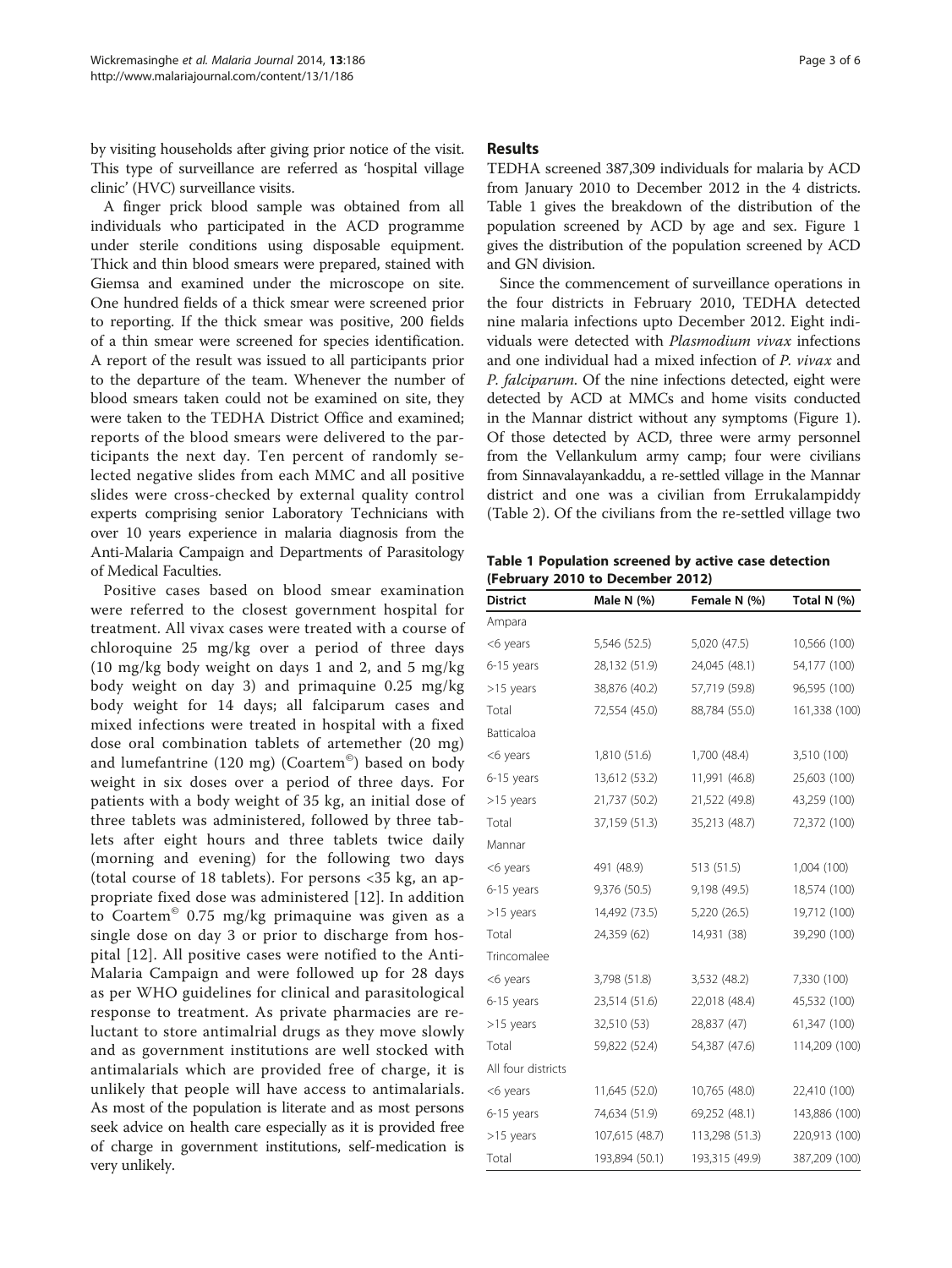<span id="page-3-0"></span>

were under the age of five years, of whom, one was a child of a positive mother of the same household. One civilian businessman from Errukalampiddy had returned from India five weeks prior to diagnosis, the rest did not report any travel overseas one month prior to diagnosis. Two patients had sought western medical treatment prior to diagnosis of malaria by TEDHA. The Health Care Providers had not requested for a blood smear for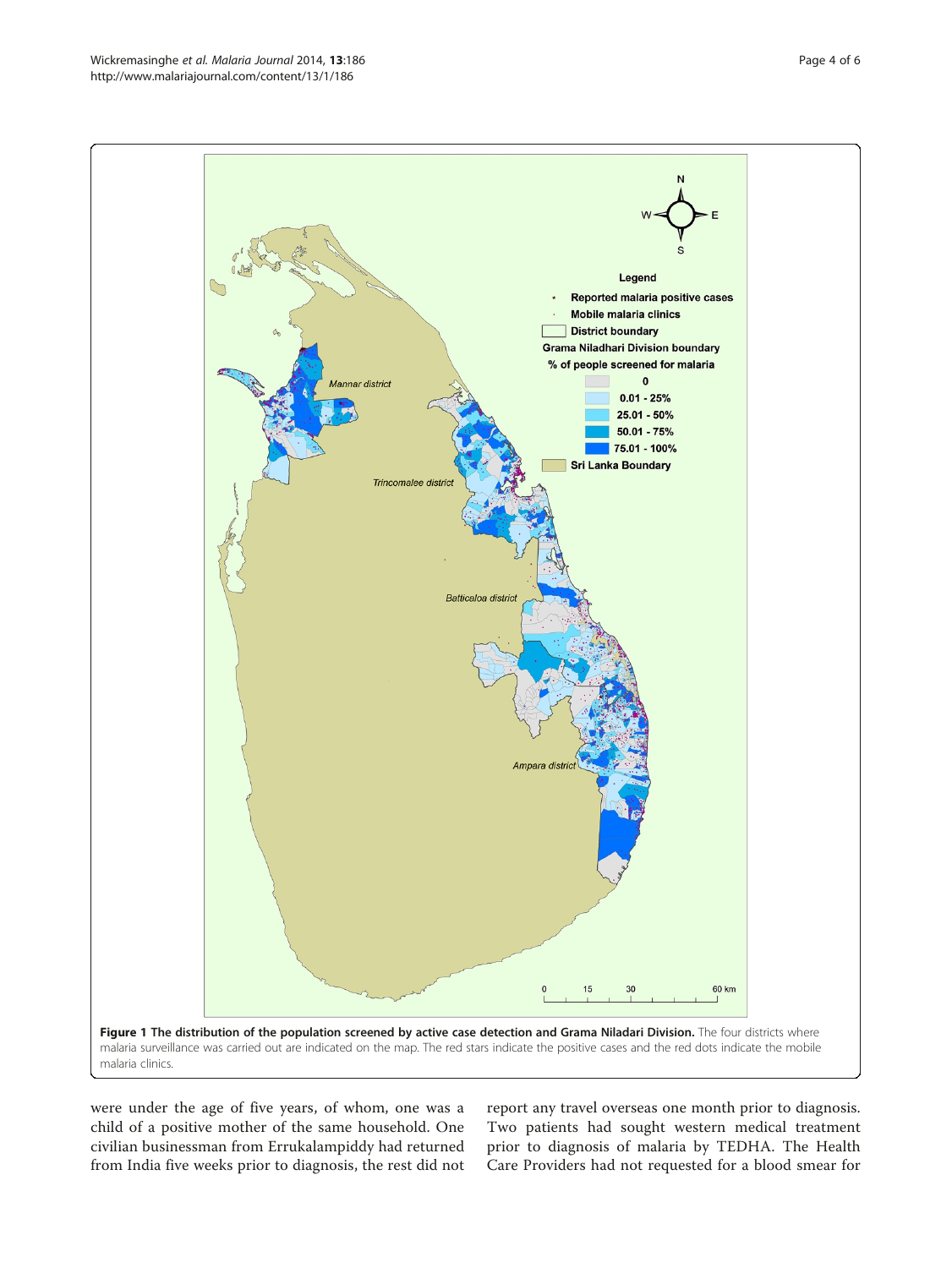| Case           | Date       | Location                     | Sex    | Age | <b>Diagnosis</b> |
|----------------|------------|------------------------------|--------|-----|------------------|
|                | 02.02.2010 | Vellankulum army camp Mannar | Male   | 19  | Plasmodium vivax |
| $\overline{2}$ | 23.06.2010 | Vellankulum army camp Mannar | Male   |     | Plasmodium vivax |
| 3              | 13.07.2010 | Vellankulum army camp Mannar | Male   | 22  | Plasmodium vivax |
| $\overline{4}$ | 01.10.2010 | Sinnavalayankaddu Mannar     | Female |     | Plasmodium vivax |
| 5.             | 01.10.2010 | Sinnavalayankaddu Mannar     | Female | 48  | Plasmodium vivax |
| 6              | 15.10.2010 | Sinnavalayankaddu Mannar     | Male   | 24  | Plasmodium vivax |
|                | 09.05.2011 | Errukalampiddy Mannar        | Male   | 37  | Mixed infection  |
| 8              | 10.08.2011 | Sinnavalayankaddu Mannar     | Female |     | Plasmodium vivax |

<span id="page-4-0"></span>Table 2 Details of patients detected by active case detection from February 2010 to December 2012

malaria. All military persons gave no history of travel abroad. Of those positive, only one civilian had gametocytes on blood smear examination; all the others had asexual stages of the parasites.

### **Discussion**

The importance of surveillance by Active Case Detection through TEDHA's experience in implementing the Sri Lanka malaria elimination programme is demonstrated in this manuscript. Eight of the nine infections detected during the study period were through Mobile Malaria Clinics and home visits. The detection of malaria in Army personnel and among persons in a resettled village implies the importance of carrying out surveillance in high risk populations. The criteria used for selecting sites for mobile malaria clinics were based on eliminating refractory foci of malaria transmission. No indigenous case of malaria has been reported in Sri Lanka since October 2012.

Although mobile malaria clinics were conducted in many parts of Mannar, a traditionally malaria endemic area, only one individual diagnosed with malaria reported travel overseas or outside the area. Since the reduction in the incidence of malaria cases in the country, the percentage of imported malaria cases has been rising. In 2013, there were 95 imported malaria cases reported with infections acquired mainly by travelers to India. All these cases were diagnosed by PCD with the majority being diagnosed after 5 days of the onset of symptoms. Positive infections that were found in this study were from two localities in the Mannar District, indicating that indigenous transmission had occurred. The source of infection is likely to be asymptomatic persons harbouring the parasites in low numbers, the detection of whom is a major challenge to an elimination drive.

Given the fact that detection of persons with low parasitaemias is a major challenge to a malaria elimination programme, targeted drug administration to other household members and close neighbours warrants consideration. In malaria elimination programmes, suspected cases are not considered in the nomenclature of infections and as such giving presumptive treatment in such instances is likely to be contradictory. It may be more appropriate to screen other household members and close neighbours with more sensitive diagnostic tests such as PCR and then treat if found positive. In Azerbaijan, Tajikistan (formerly USSR), North Afghanistan and DPR Korea, 8,270,185 people received either a 14-day "standard" or a 17-day "interrupted" primaquine treatment to control post-eradication malaria epidemics mainly targeting hypnozoites of *P. vivax* [[13\]](#page-5-0).

The Anti-Malaria Campaign in 2011 detected 21% of cases through ACD. In 2011, 124 cases of indigenous malaria and 51 cases of imported malaria were reported in the entire country [\[14](#page-5-0)]. Of the indigenous malaria cases, 22.1% of cases were detected through ACD by the AMC [\[14](#page-5-0)]. In the districts that TEDHA operated, the AMC conducted surveillance in large hospitals; TEDHA surveillance was confined to small rural hospitals. This probably explains why TEDHA detected 87.5% of cases by ACD as compared to 22.1% by the AMC as symptomatic patients are likely to visit large hospitals for consultation and treatment.

The fact that there was only one case of P. falciparum as a mixed infection in May 2011 implies that P. falciparum may have been on the verge of elimination; the national target for elimination of indigenous P. falciparum was the end of 2012. It is possible that P. vivax infections may have been relapses or fresh infections. All patients were treated as per guidelines of the AMC and followed over a period of 28 days [\[12](#page-5-0)]. All of the patients showed good clinical and parasitological response to treatment. As all patients, excluding one, did not have gametocytes in their peripheral blood, and as all infections were  $P$ . *vivax* infections, given the characteristics of P. vivax infections in which gametocytes appear early and respond efficiently to antimalarial drugs, it may be concluded that they were detected early resulting in a possible interruption of local transmission.

In recent years, malaria control has received much attention, including increased resources and partnerships such as from TEDHA which have helped in the implementation of malaria control interventions resulting in reductions in